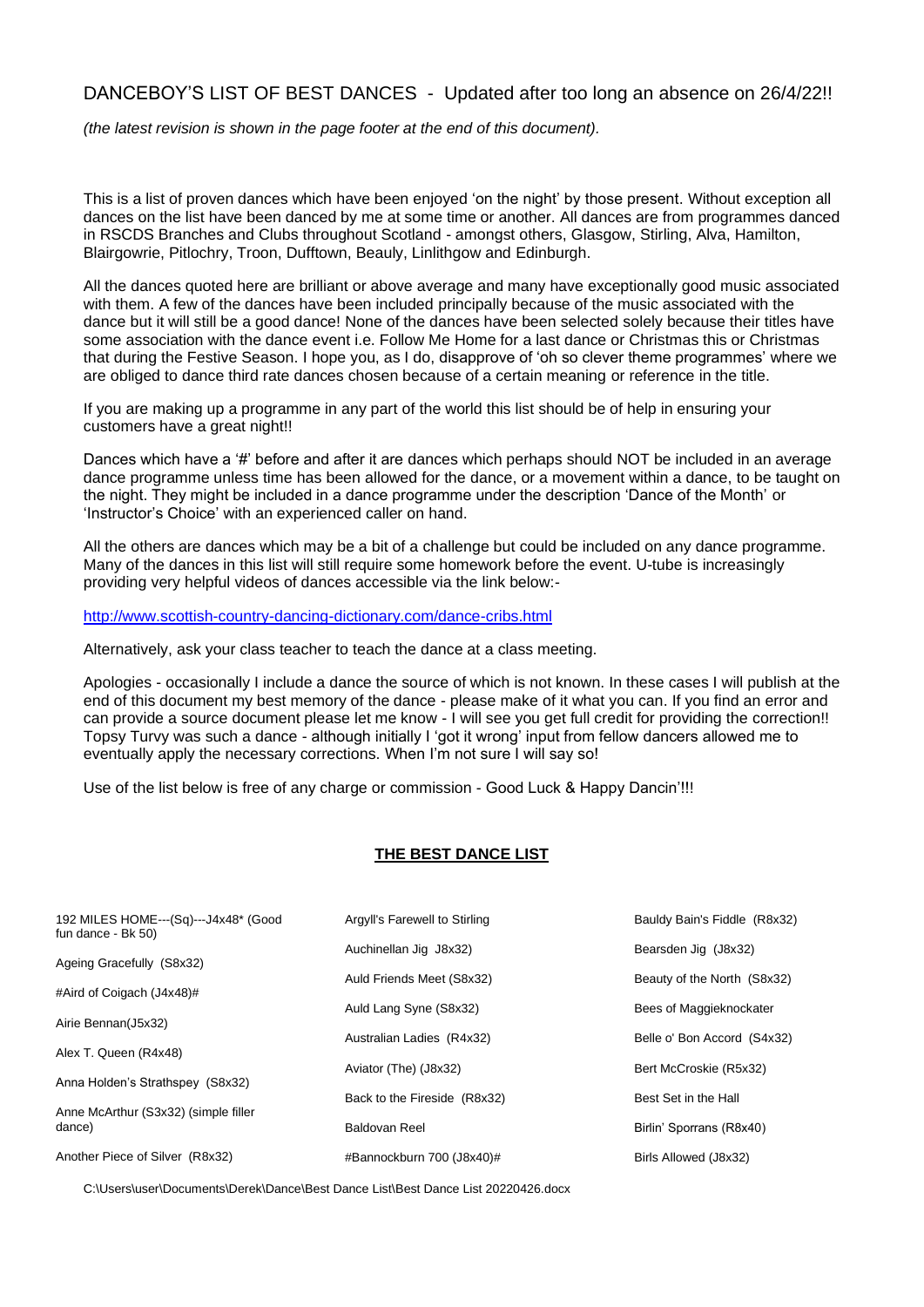Black Black Oil (R5x32)

Black Mountain Reel

Blackwater Reel (R8x32)

Bonnie Lass o' Bon Accord (Square) (S1x64)

Bonnie Tree (S8x32)

Bonny Bells of Heather (The) (6 cpls) (R6x32) Jean Attwood Alexander Bk8 (4s+5s+6s start on opposite sides)

Bratach Bana (R8x32)

#Brecon in March (R5x40) Sq#

Brig Amity (The) (R8x40)

Brisk Young Lad (J5x48)

Broadford Bay (R8x32)

Broadway (S3x32) Dance OK but Music MUST be 'Give My Regards to Broadway'

Buchan Lass (J4x32) Good +

Burniboozle (R8x32)

Burns Bicentenary Strathspey (S4x32)

Butterfly (R4x32) (Gaye Collin NZ) Recommended music is The Craven Twelvesome - CD 'A Tribute to Derek Haynes'.

Button Boy (The) (R8x32) W Zobel Allanton College.

Byron Strathspey (S3x32)

Caddam Wood (R5x32)

Cadgers in the Canongate (R8x48)

Campbeltown Loch (J8x48)

Cannadine Strathspey (S8x32)

Cape Breton Hornpipe (R4x32)

Capetown Wedding (S8x32)

Captain John Vancouver (J4x32)

Captain MacBean's Reel

Cat & the Fiddle (The) (J8x32)

#Carleton Jig (J4x32)#

Cashmere Shawl (S8x32)

Chasing the Eclipse (S3x32)

Chequered Court (The) (J8x32)

Christmas Ceilidh (A) (R8x40)

City of Stirling Reel (R8x32)

Clutha (R4x48) Sq

Cocket Hat (The) (J8x40)

Colin's Kilts (J8x40)

Come Up to the Top (J4x32) Nice wee fillin dance.

Compliments to the Lawsons S4x32

Cooper's Wife (J8x40)

Countess of Dunmore's Reel (The) (R8x32)

Cramond Bridge (R8x32)

Crème de La Crème (J3x32) Music MUST be Ian Slater 'From Manse to Dance' Track No2

Crossing the Line (R6x32) 3 cple

Cuckoo Clock (The) (R8x32)

Cuillins of Skye (S8x32)

Cullen Skink (S4x32)

Dagmar's Fancy (S3x32)

Dancing in the Street (R4x32)

Dancing Master (J1x96) Sq

Dancing Shepherds (The) (J8x32)

Dancing Spirit (J8x32)

Dandelion Picker (The) (R8x32)

#Deer Friends (S8x32)#

Diamond Jubilee (J4x32)

Diamond Quarrie (R8x32)

Don's Reel (R8x40)

#Dragonfly (The) (J8x32)#

Dream Catcher (S1x96) Sq )(now overdanced)

Duke of Perth (R8x32)

Duke of Wellington (The) (R8x32)

Duncan Gray (R8x40)

Dunsinane (S8x32)

Earl of Mansfield (R4x48)

Ederline (S3x32)

Endrick Water (S3x32)

Elephant Stampede (J4x48) Sq Falls of Rogie (R8x32)

Faraway Isles (J4x48)

Farewell to Crumlin (J4x32)

Farewell to Balfour Road (5 cple) J1x96 (Music good. It's different!)

Far North Queensland (S5x32)

Father Connelly's Jig (J4x64)(now overdanced)

Festival Man (The) (J8x32)

Findlater Castle (R8x32) Music SHOULD be Findlater Castle 'A the Best Frae Bannfshire' Colin Dewar

Fife Ness (R8x32)

Finnan Haddies (S4x32)

Fireworks Reel (R8x32) (bars 9,10 & 17,18 must be mastered)

First Rain of Spring (The) (J3x32)

Fisherman's Reel (R5x32) Sq

Flora's Cross (S8x32)

Flora's Fancy (J8x32)

Flower o' the Quern (S4x32)

Four Score and Ten (S8x32)

Foxhill Court (S8x32)

Fraser's Favourite (R8x32)

Freshwater Bay (J3x32) (Maggie Burns)

Gaelforce Wind (J8x32)

Gavin's Reel (R5x32) (Sq)

Georgie's Jig (J4x32)

Gin and Tonic (A) Mx1(S3x32+R3x32) Scott

Glastonbury Tor (R8x32)

Glayva (R8x32)

Glenalmond Gamekeeper (R8x40)

Glen Pavilion (The) (S4x32)

Golden Boy (J8x32)

Golden Memories (S3x32)

Golden Years (S8x32)

Gothenburg's Welcome (J8x32)

Granny Knot (The) (R8x32)

#Gypsy Dreams (S6x32) 3cple.#

C:\Users\user\Documents\Derek\Dance\Best Dance List\Best Dance List 20220426.docx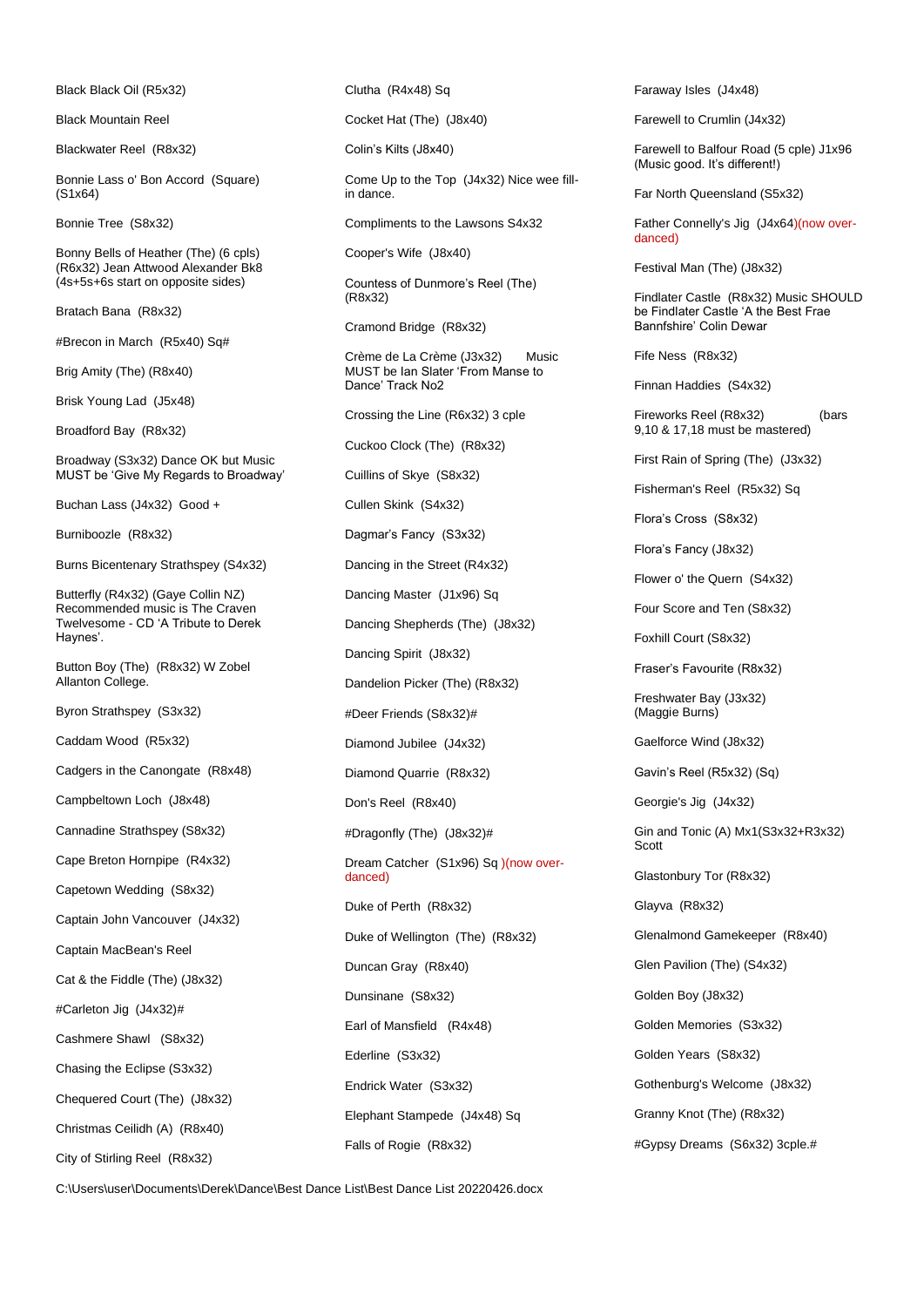Happiness is Scottish Country Dancing (H8x32)

Happy Christmas (J8x32)

Happy Meeting (J8x32)

Hazel Tree (J8x32)

High Society (R4x40)

Hills of Alba (R4x32)

Hollin buss (J8x32)

Hoy Tensome (The) (Square) Fun Dance - --- R5x40

Humours of California (S8x32) (to celebrate marriage of Marian Anderson & Max Kitchin)

Hunter's Moon (J4x32)

#Huntsman (The) (J4x40)#

Immigrant Lass (J4x32)

Inchmickery (J5x32) Fun dance

Inimitable Derek (R8x32)

Inside oot Fisheater (R5x32)

Iona Cross Mx1[3xSx32+3xRx32)]

Irish Rover (R8x32)

It's Just for Fun (J8x32)

It Wisnae Me (S4x32)

Jag's Jig (J8x32)

James Gray (J4x32)

Jane's Jig (Petyt) (J4x32)

Jean Martin of Aberdeen (S3x32)

Jillwitha j (R3x48)

Jim Johnstone's Reel (R8x32)

Joe McDairmid's Jig (J4x32)

John Cass (J5x32)

Johnnie Walker (S64+J64) Sq

Johnnie's Welcome Hame (R8x40) Joie de Vivre (J8x32)

Just as I was in the Morning (R8x40) Kelloholm Jig (J8x32)

Kenora Reel (R8x32)

Kinfauns Castle (S5x32)

King'sChapel (S8x32) Knotwork (J4x40) Ladies of Dunse (R8x40) Lady in Red 2 (J5x32) Lady Sophia Lindsay (R4x32) Laird of Milton's Daughter (J8x32) Laird o' the Land (J8x32) Last o' the Lairds (J8x32) Lea Rig (S8x32) to enjoy, bars 1-16 must be danced correctly. Music good. Let's Have a Ceilidh (R4x32) Let the Hackles Rise (J4x48) Links with St Petersburg (J8x32) Linnea's Strathspey (S8x32) Lochalsh Reel (R8x40) Lochindorb Strathspey (S3x32) Lobster in the Pot (J8x32) 2 cple. A bit corny but was good fun! Lord Maclay's Reel (R4x40) Macdonald of Keppoch Mx1(S2x32+R2x32) Sq Macdonald of the Isles (S3x32) Mairi's Wedding (R8x40) Major Ian Stewart (J8x32) Maxwells' Rant (R8x32) Meeting of the Waters ( R8x48) Merry St Andrews (J8x40) #Meopham Green (J5x48) (5 cpl) # pronounced 'mefam'. Midnight Ferry (R4x40) Square Midnight Oil (J5x48) Midsummer Common (S8x32) Milton's Welcome (R8x32) Minard Castle (R8x40) Minister on the Loch (S3x32) Miss Eleanor (S3x32)

Miss Frances Martin Mx1(S32+R32) #Miss Gabrielle's Reel (R8x32)(tricky)# Miss Gibson's Strathspey (S8x32)

Miss Johnstone of Ardrossan (R5x32)

Miss Kenyon's Strathspey (S4x32)

Miss Shearer's Strathspey (S8x32)

Mixer Box (The) (R8x32) Different. Not as difficult as it appears.

#Monica's Way (2 chords) (J4x32)#

Moray Rant (S3x32)

Mr Duncan MacLean (J8x32)

Mrs MacPherson of Inveran (R8x32)

Mrs Milne of Kinneff (Square) (S4x32) (George Stirrat has very powerful music for this dance.

Mrs Stewart of Fasnacloich (R8x32)

#Mrs Stuart Linnell (R8x40)#

My Golden Bear (J4x32)

Napier's Index (J8x40)

Neil M. Grant (J8x32)

Never at Sea (R6x48) 6 cple.

Norah (J1x96) Sq

Norfolk Broads Hornpipe (R8x32)

Nottingham Lace (R1x96)

#Ocean Voyage (H5x32)#

Old Grey Cat (R8x32)

Orpington Caledonians (R8x32) RSCDS Bk49.

Orwell Lodge Strathspey (S3x32) (note bars 25-32)

Patched Bagpipe (The) (J4x32)

Peacocks in the Glen (R4x32) Unusual dance. Fun dance.

Peat Fire Flame (R8x40)

Peggy Dewar (R8x32)

Peggy Spouse MBE (S8x32)

Phantom Piper (J4x32)

Pillar Box Reel (R4x32)

Pines of Pitlochry (R8x48)

Plantation Reel (R5x32)

Polharrow Burn (R5x32)

Portincaple (R8x32\*)

C:\Users\user\Documents\Derek\Dance\Best Dance List\Best Dance List 20220426.docx